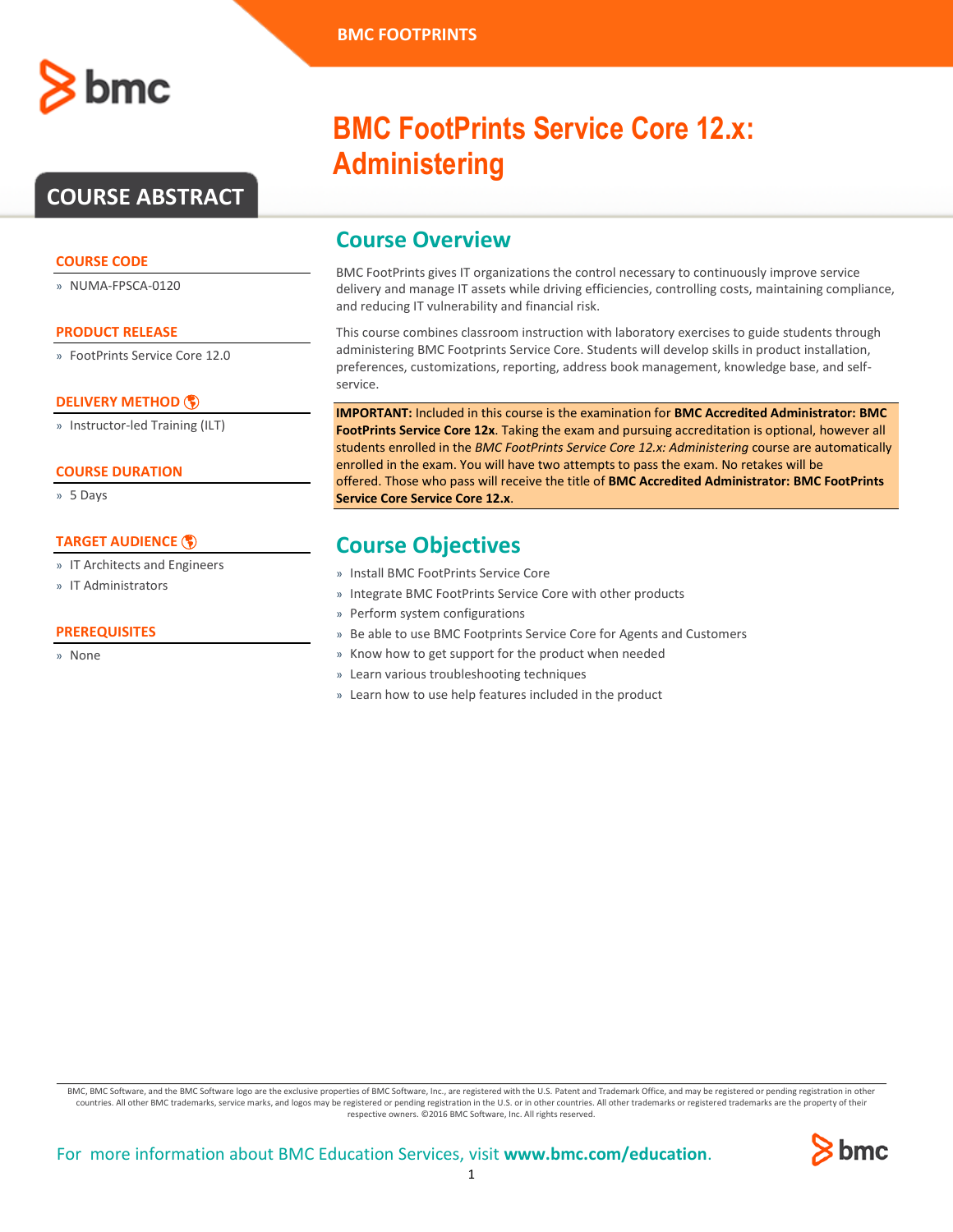

**Administering**

**BMC FootPrints Service Core 12.x:** 

# **COURSE ABSTRACT**

# **COURSE ACTIVITIES**

- » Classroom Presentations
- » Demonstration
- » Product Simulations

# **ACCREDITATION AN[D CERTIFICATION PATHS](http://www.bmc.com/education/certification-programs)**

- » This course is part of the BMC FootPrints Service Core Accreditation Path
- » This course is part of the BMC FootPrints Service Core Certification Path

# **[DISCOUNT OPTIONS](http://www.bmc.com/education/customer-service/customer-service.html)**

- » Have multiple students? Contact us to discuss hosting a private class for your organization
- » **[Contact us for additional information](http://www.bmc.com/education)**

# **Course Modules**

# **Module 1: FootPrints Service Core Overview**

- » Business Value
- » How FootPrints Service Core Provides Value
- » What's New
- » Key Concepts

# **Module 2: Planning for Your Installation**

- » System Requirements
- » Language Information
- » Licenses
- » Managing Licenses

# **Module 3: Getting Started**

- » System Configuration
- » Authentication
- » Configuring Work Schedules
- » Editing Work Schedules
- » Deleting Work Schedules
- » Configuring Chat
- » Changing the Location of the File Attachments Directory
- » Configuring Miscellaneous System Settings

# **Module 4: Administration Basics**

- » Business Process Templates
- » Configuring Containers
- » Configuring Items
- » Configuring Fields
- » Configuring Forms
- » Creating Quick Templates
- » Using Forms
- » Configuring Relationships
- » Configuring Business Rules
- » Configuring Workflow Processes
- » User Management

# **Module 4: Address Books**

- » Creating Address Books
- » Configuring a Dynamic SQL Address Book
- » Configuring an Address Book for LDAP
- » Configuring an Address Book for Salesforce.com
- » Creating Address Book Data Files
- » Configuring a Contact Item
- » Configuring Master Contact Records

# **Module 5: Workspaces**

- » Configuring Workspaces
- » Viewing Workspaces
- » Creating Workspaces
- » Configuring Time Tracking for a Workspace
- » Global Issues

# **Module 6: Surveys**

- » Planning Your Survey
- » Creating Survey Items
- » Creating Survey Questions
- » Adding Questions and Instructions to Survey Forms
- » Defining Survey Email Templates
- » Testing Your Survey

#### **Module 7: Knowledge Base**

- » Configuring Knowledge Bases
- » Linking Tickets or Cis to Solutions
- » Editing Knowledge Bases
- » Deleting Knowledge Bases
- » Enabling Auto-Filtering
- » Creating Category Trees

BMC, BMC Software, and the BMC Software logo are the exclusive properties of BMC Software, Inc., are registered with the U.S. Patent and Trademark Office, and may be registered or pending registration in other countries. All other BMC trademarks, service marks, and logos may be registered or pending registration in the U.S. or in other countries. All other trademarks or registered trademarks are the property of their respective owners. ©2016 BMC Software, Inc. All rights reserved.